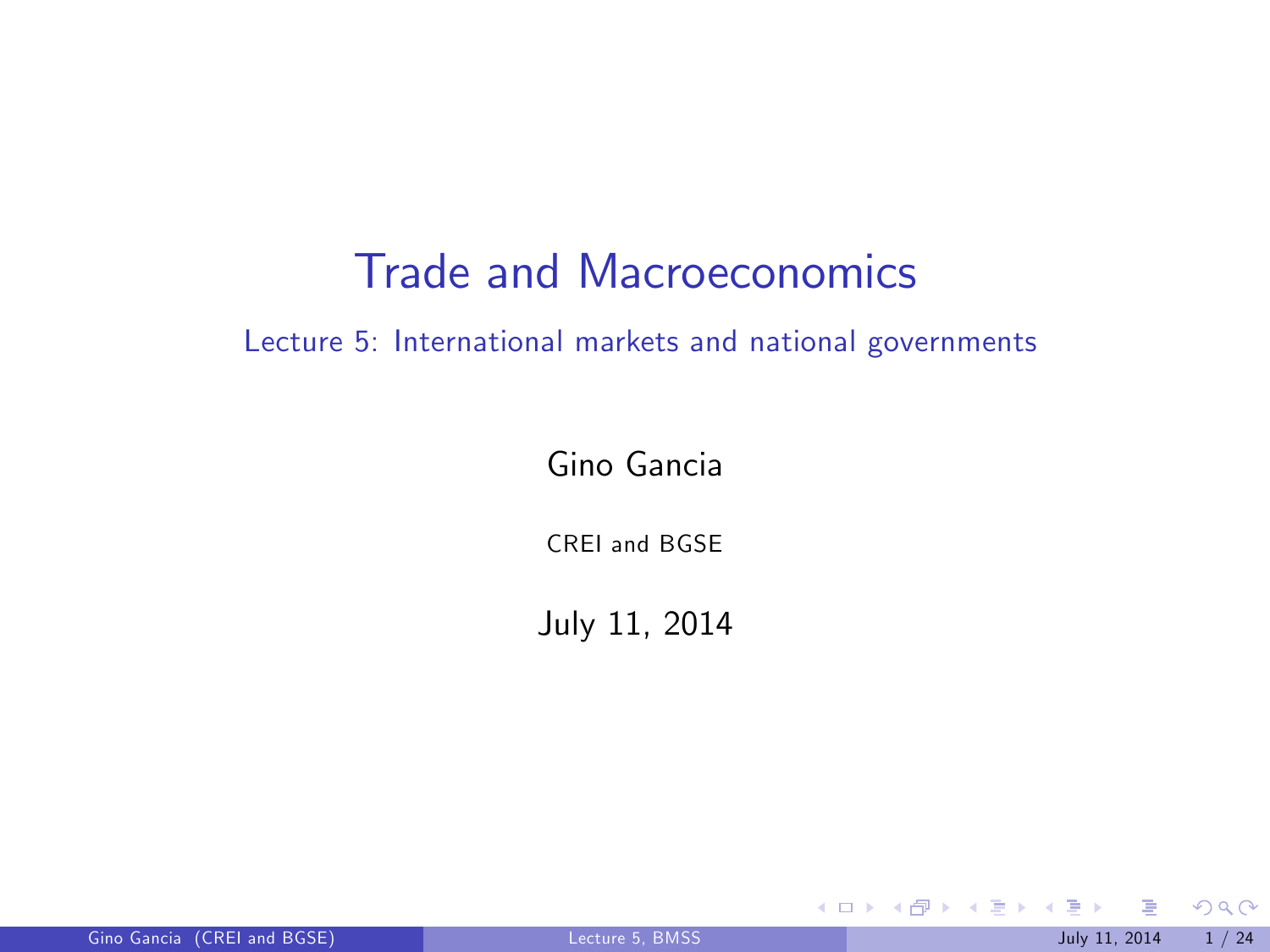# Policy Making in the Global Economy

• globalization is creating markets much larger than political constituencies

- $\blacktriangleright$  policy externalities?
- $\triangleright$  free-riding?
- $\triangleright$  tension on world political institutions?
- we will discuss:
	- 1 taxation in the presence of terms-of-trade effects
	- 2 redistributive policies in the presence of technology externalities
	- <sup>3</sup> globalization and the size of countries
- these are just some examples of the new challenges to policy making posed by globalization

 $\Omega$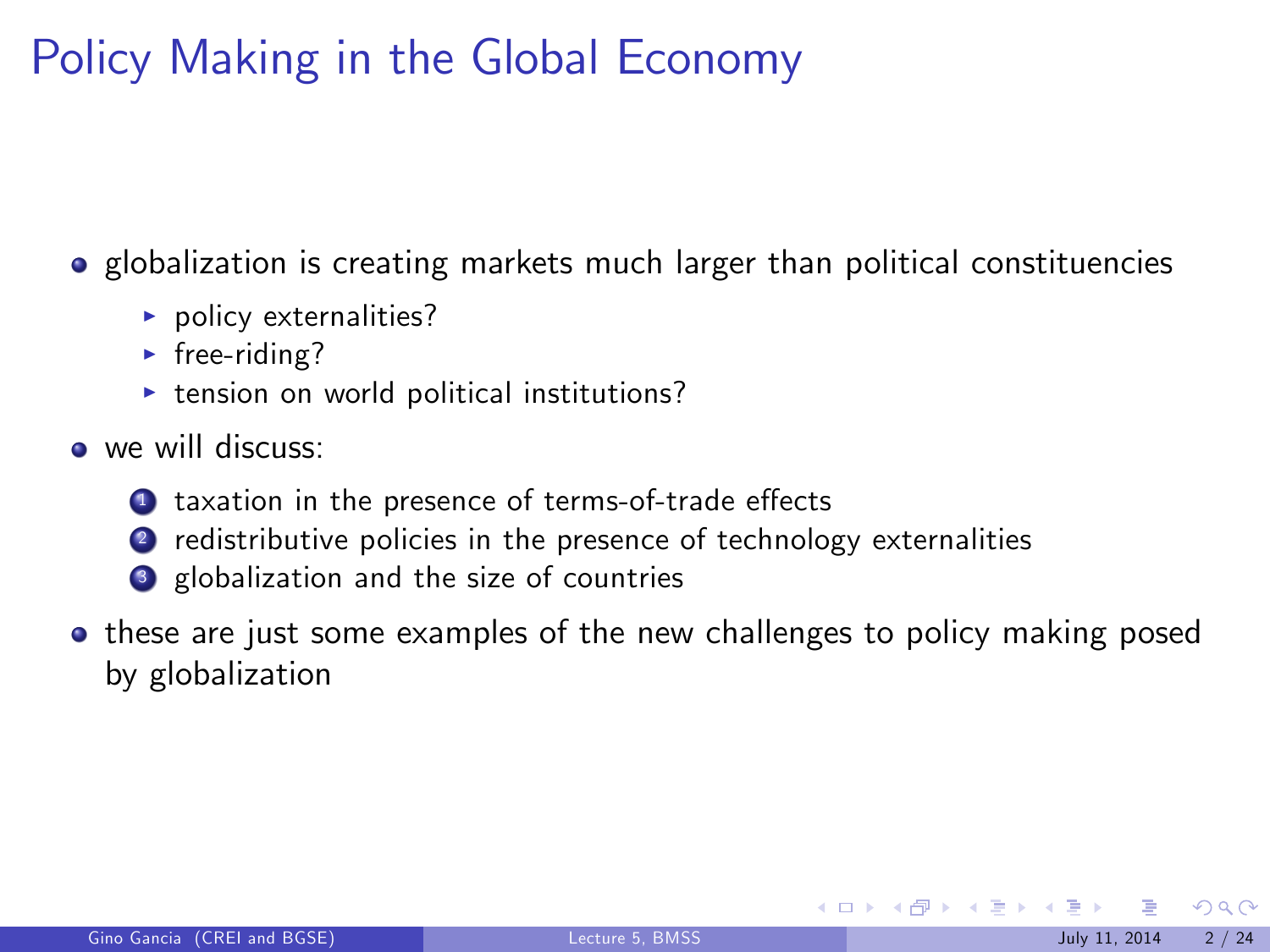# Rodrik (1998): Openness and the Size of Government



FIG. 2.—Partial relationship between openness and government consumption (when one controls for per capita income, urbanization, dependency ratio, area, and regional dummies).

 $299$ 

 $4$  O  $\rightarrow$   $4$   $\overline{m}$   $\rightarrow$   $4$   $\overline{m}$   $\rightarrow$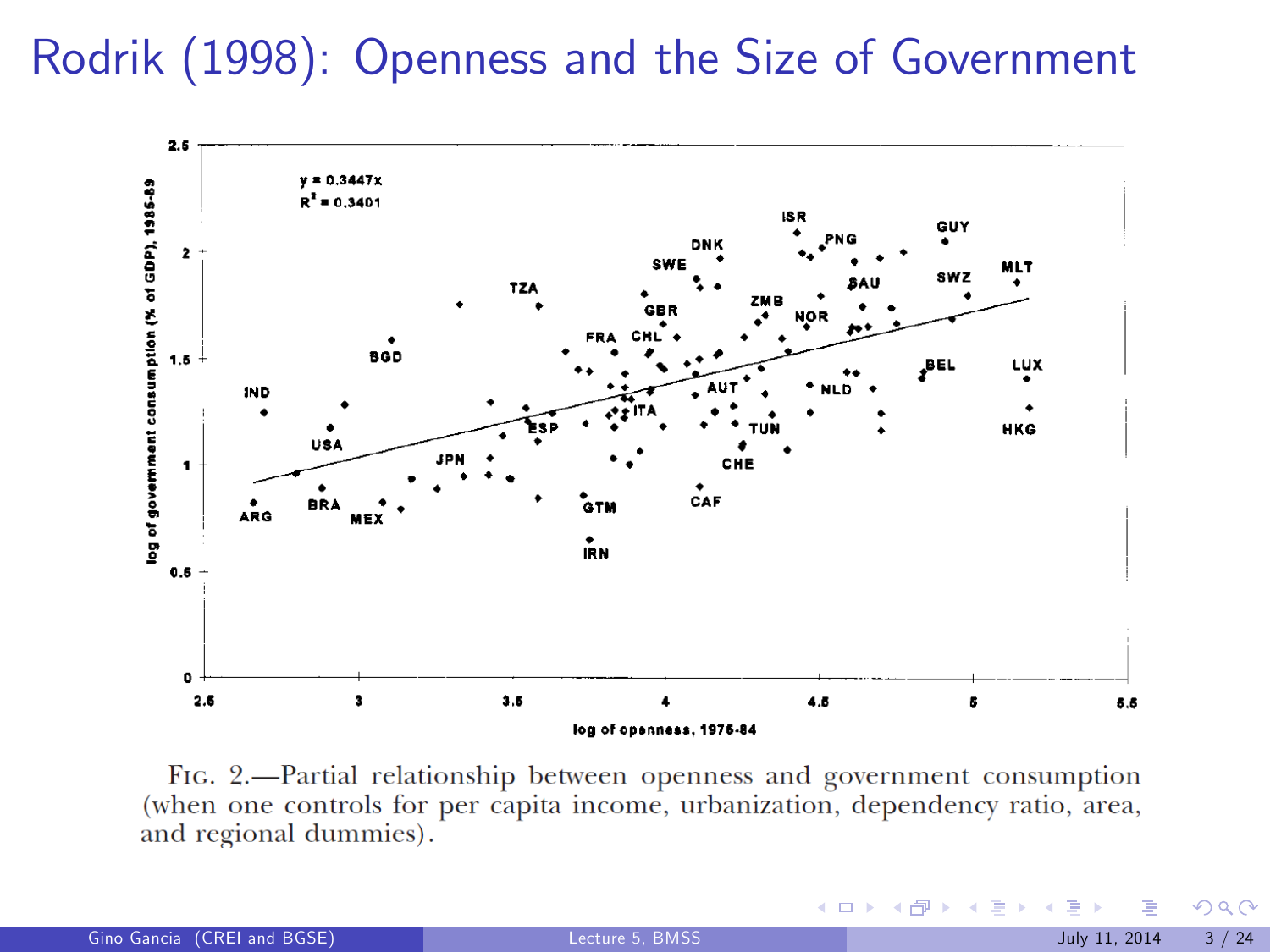# Epifani & Gancia (2009)

o idea:

- $\triangleright$  trade may induce governments to increase (inefficiently) its size
- $\triangleright$  why? in open countries part of the costs of domestic taxation is paid by foreigners
- world economy:
	- In large number N of symmetric small countries, each of size 1
	- $\triangleright$  continuum  $[0, 1]$  of industries producing differentiated goods
	- $\triangleright$  each countries produces ONE variety in EVERY industry (Armington)
- **o** governments provide:
	- **Exercice a** country-specific public good financed through taxation  $g$
- **•** imperfect economic integration:
	- $\triangleright$  varieties are traded in a measure  $\tau \in [0, 1]$  of sectors only
	- **►** study how ↑ *τ* affects g

 $\Omega$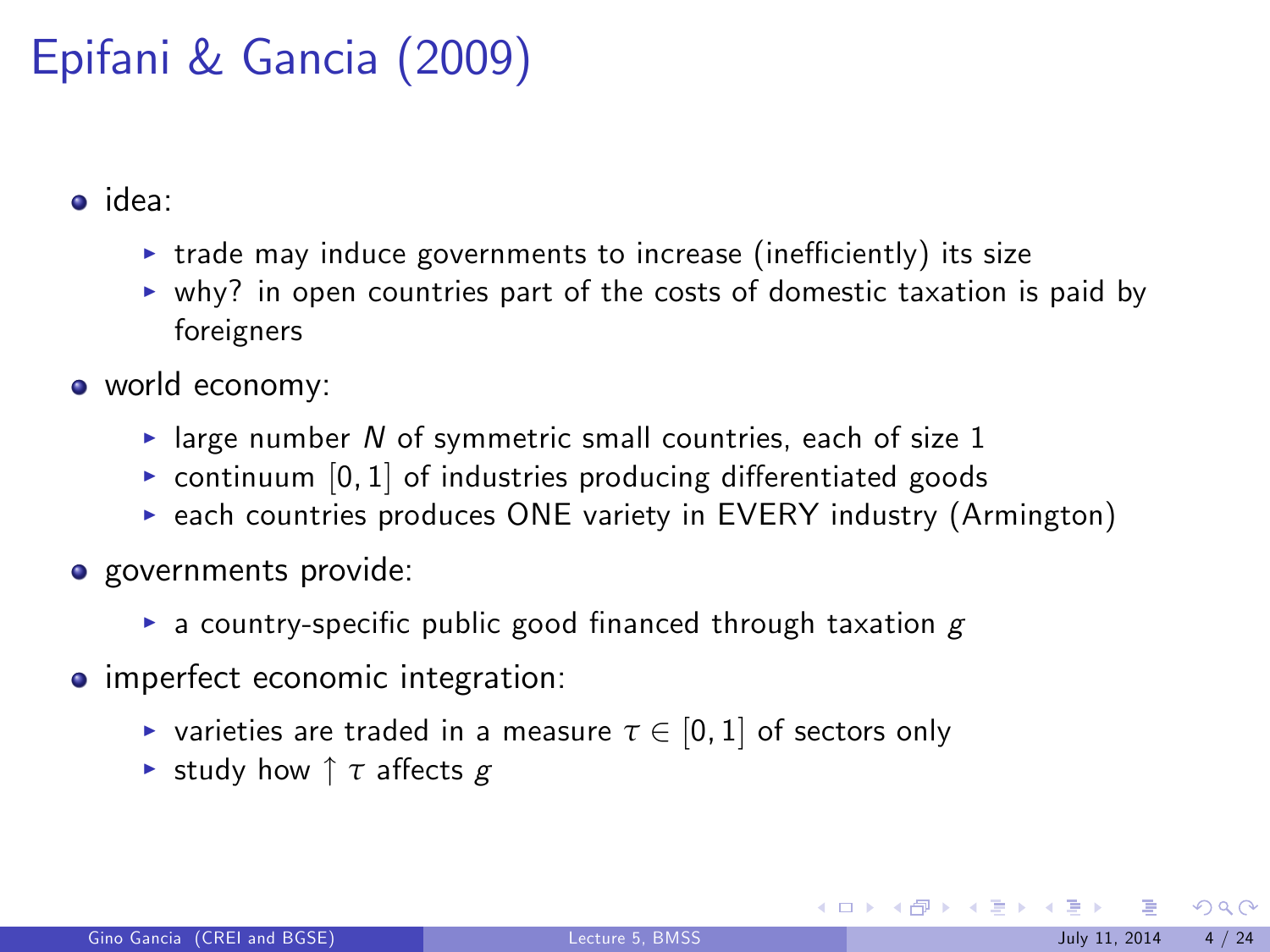#### Preferences

• focus on a single country (no country-index):

$$
U = \left(\exp \int_0^1 \log C_j \, dj\right)^{\eta} G^{1-\eta}, \quad \eta \in (0,1)
$$

- $\triangleright$   $G =$  country-specific public good
- $\blacksquare$  *η* = preference for private goods
- In log utility  $\rightarrow P_iC_i = P_iC_i$
- $C_i$  = CES basket of differentiated goods,  $j \in [0, 1]$  :

$$
C_j=\left(\sum_{i\in N}c_{j,i}^{\frac{\sigma-1}{\sigma}}\right)^{\frac{\sigma}{\sigma-1}},\ \ \sigma>1
$$

- $\bullet$   $c_{i,i}$  = variety produced by country *i* in industry *j*
- $\triangleright \sigma =$  elasticity of substitution

 $\Omega$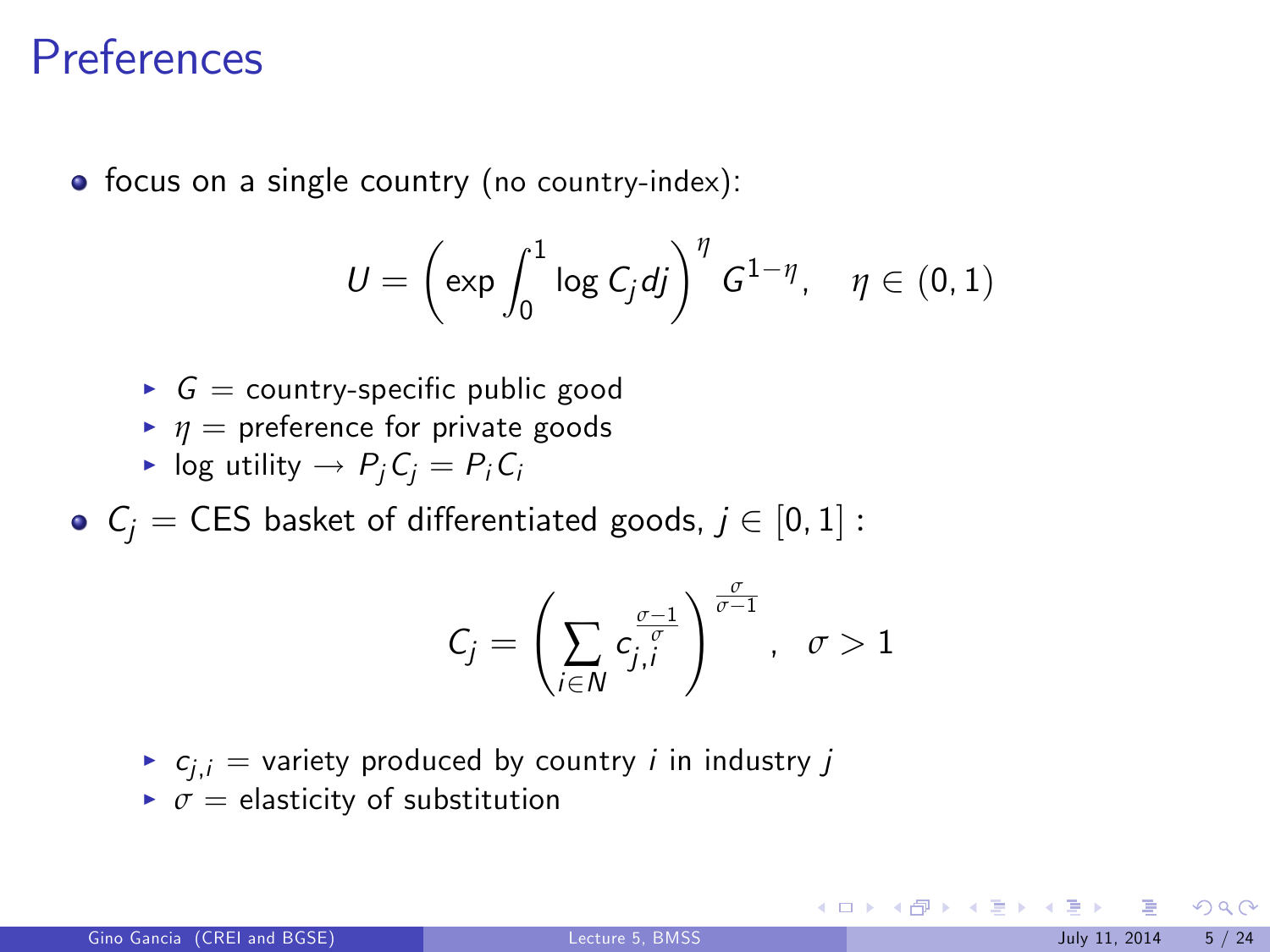## Demand and the Terms of Trade

 $\bullet$  supply  $=$  aggregate demand:

$$
y_{j,i}=\frac{p_{j,i}^{-\sigma}}{P_j^{1-\sigma}}E_j
$$

$$
\blacktriangleright
$$
  $y_{j,i} =$  supply of variety produced by country *i* in industry *j*

- $\blacktriangleright$   $P_j \equiv \left( \sum_{i \in \mathbb{N}} p_{j,i}^{1-\sigma} \right)^{\frac{1}{1-\sigma}}$
- $E_i$  = world expenditure

**e** countries are small:

- ightharpoontal take  $E_i$  and  $P_j$  as parametric  $\rightarrow$  normalize  $P_j = E_j = 1$
- For  $j \in [0, \tau]$  , export  $y_{j,i}$  import  $C_j$  :

Terms of Trade 
$$
\equiv \frac{p_{\text{export}}}{p_{\text{import}}} = \frac{p_{j,i}}{P} = y_{j,i}^{-1/\sigma}
$$

**F** a fall in  $y_{i,i} \rightarrow \text{TOT}$  improvement (more when  $\sigma$  is low)

 $209$ 

メロメ メ都 メメ きょうくぼ メー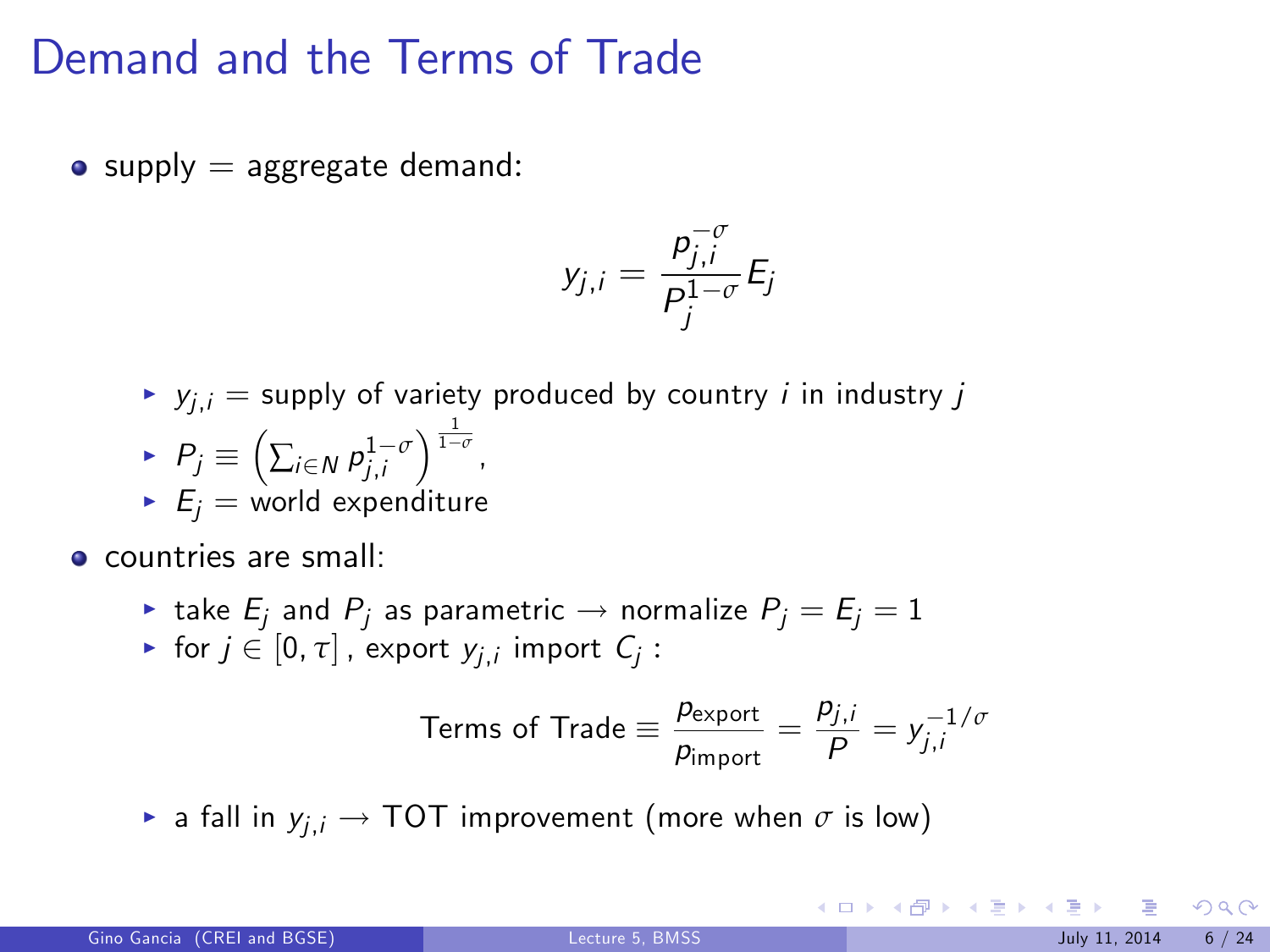### Production and Labor Allocation

 $\bullet$  unit cost = wage (in all sectors, including  $G$ ) + perfect competition:

 $\blacktriangleright$   $p_i = p = w$ 

a allocation of labor:

ightharpoontriangleright to the public sector,  $L_g$ :

$$
gw = wL_g \rightarrow L_g = g
$$

 $\star$  tax revenue = wage bill

 $\triangleright$  to any nontraded sector,  $L_n$ :

$$
(1-g) w = wL_n \rightarrow L_n = 1-g
$$

 $\star$  after tax expenditure = revenue

 $\blacktriangleright$  to any traded sector,  $L_{\tau}$ :

$$
L_{\tau}=1-g
$$

**\*** from labor market clearing,  $L_g + (1 - \tau) L_n + \tau L_\tau = 1$ 

 $\Omega$ 

**K ロ ト K 御 ト K 澄 ト K 差 ト**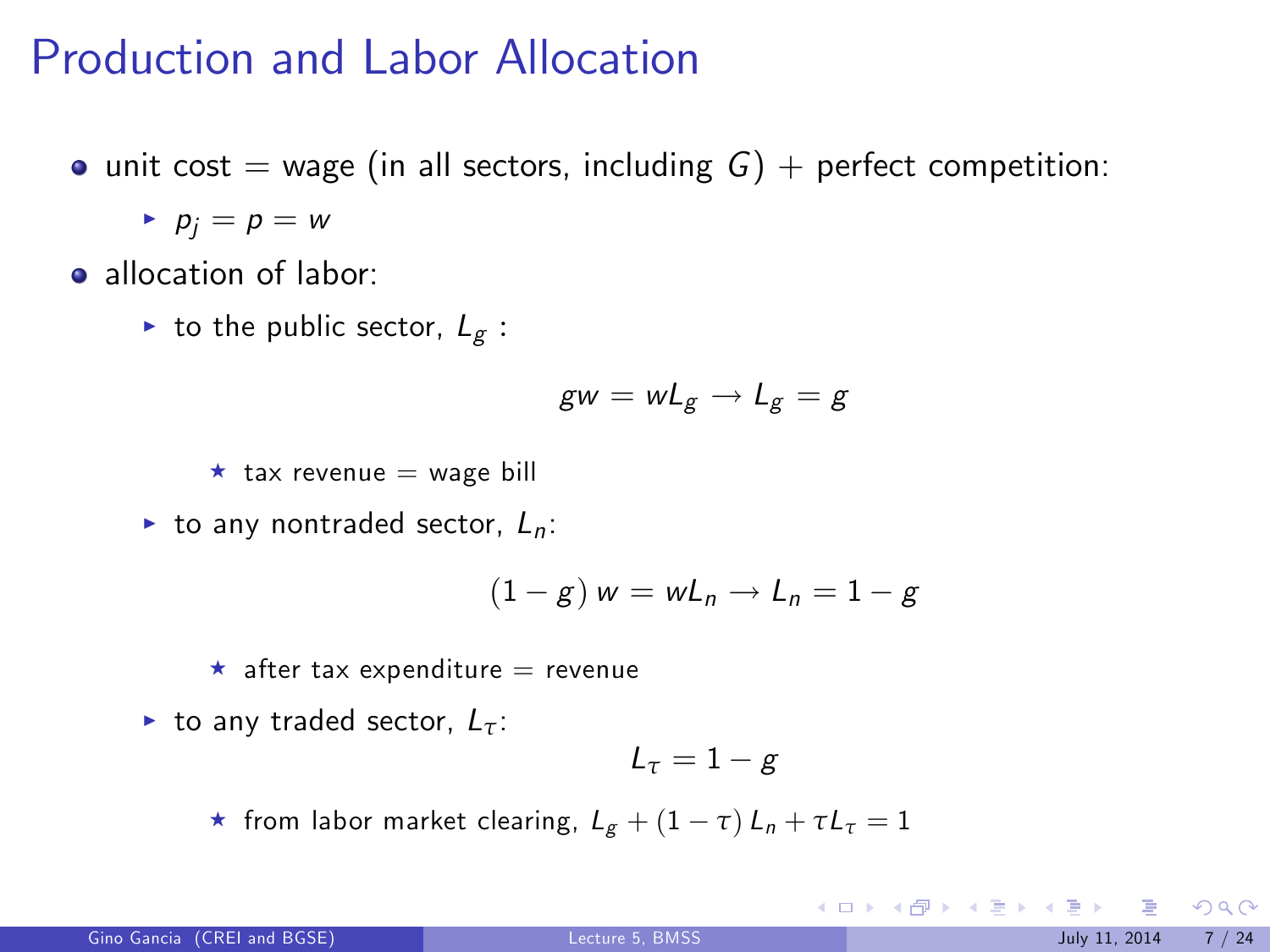## Aggregation

• by symmetry, utility collapses to:

$$
U = \left[\exp \int_0^1 \log C_j \, dj\right]^\eta G^{1-\eta} = \left(C_n^{1-\tau} C_\tau^\tau\right)^\eta G^{1-\eta}
$$

 $\blacktriangleright$  where

$$
G = g
$$
  
\n
$$
C_n = 1 - g
$$
  
\n
$$
C_{\tau} = \frac{\text{after tax income}}{\text{price}} = \frac{w(1 - g)}{P} = (1 - g)^{1 - \frac{1}{\sigma}}
$$

$$
\blacktriangleright \ \text{recall} \ w = p_{\tau} = L_{\tau}^{-1/\sigma}, \ P = 1
$$

• trade-off  $(g)$ :

 $\blacktriangleright$  public versus private consumption

 $299$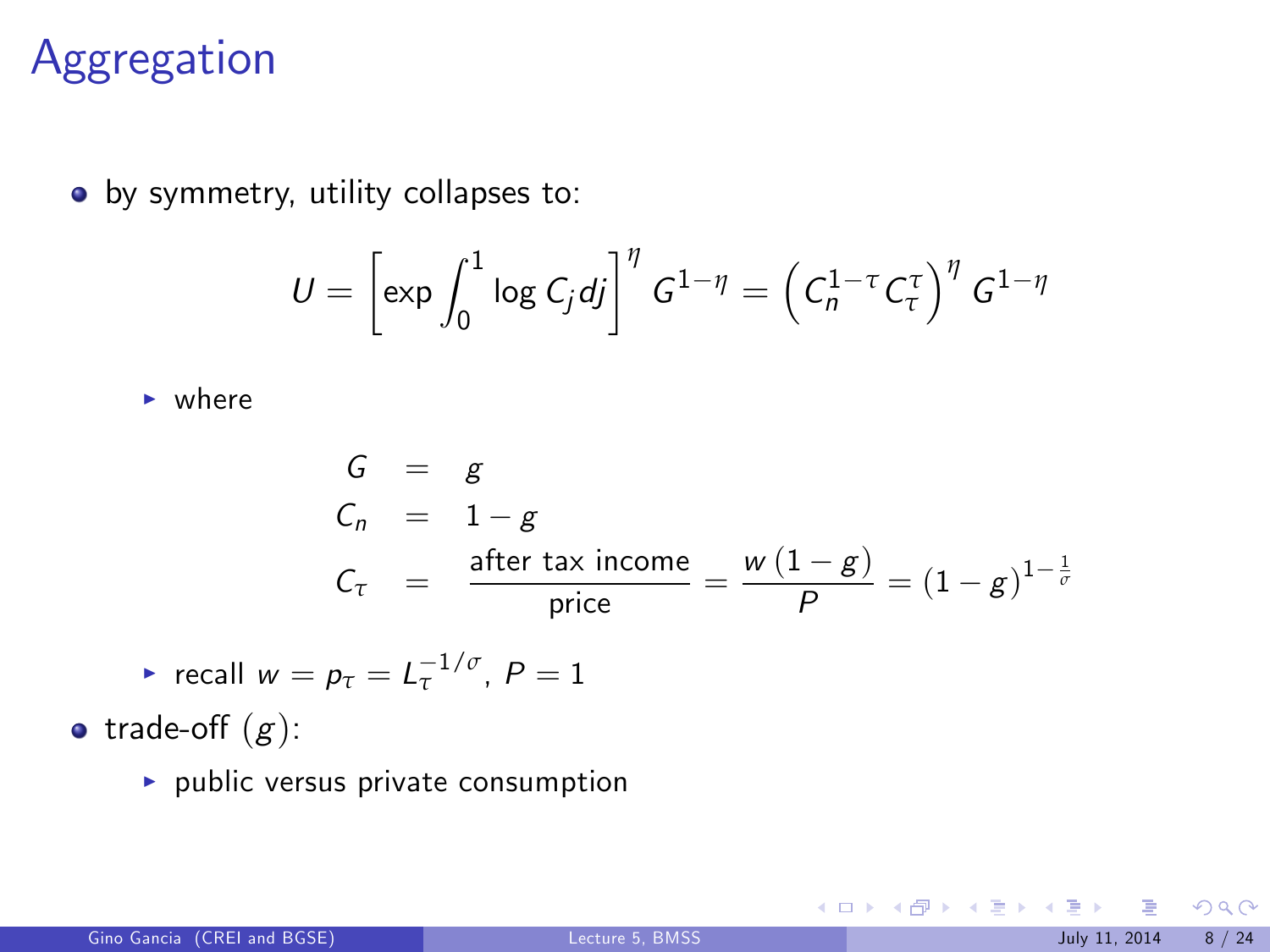## Openness and Taxation

• government objective function:

$$
\underset{g}{\text{Max }} U = \left[ (1-g)^{1-\frac{\tau}{\sigma}} \right]^{\eta} g^{1-\eta}
$$

▶ FOC, 
$$
\frac{\partial U}{\partial g} = 0
$$
:  

$$
g = \frac{1 - \eta}{1 - \eta \tau / \sigma}
$$

**E** taxation grows with "globalization" ( $\tau$ ), the more so the smaller is  $\sigma$ 

• why?

- $\blacktriangleright$  g crowds out  $y_i$  and induces a TOT improvement
- **Example 1** stronger effect if more goods are traded (high  $\tau$ ) and TOT are sensitive (low *σ*)
- $\rightarrow$  yet, if all countries behave symmetrically, no change in any TOT  $\rightarrow$  only overspending

 $209$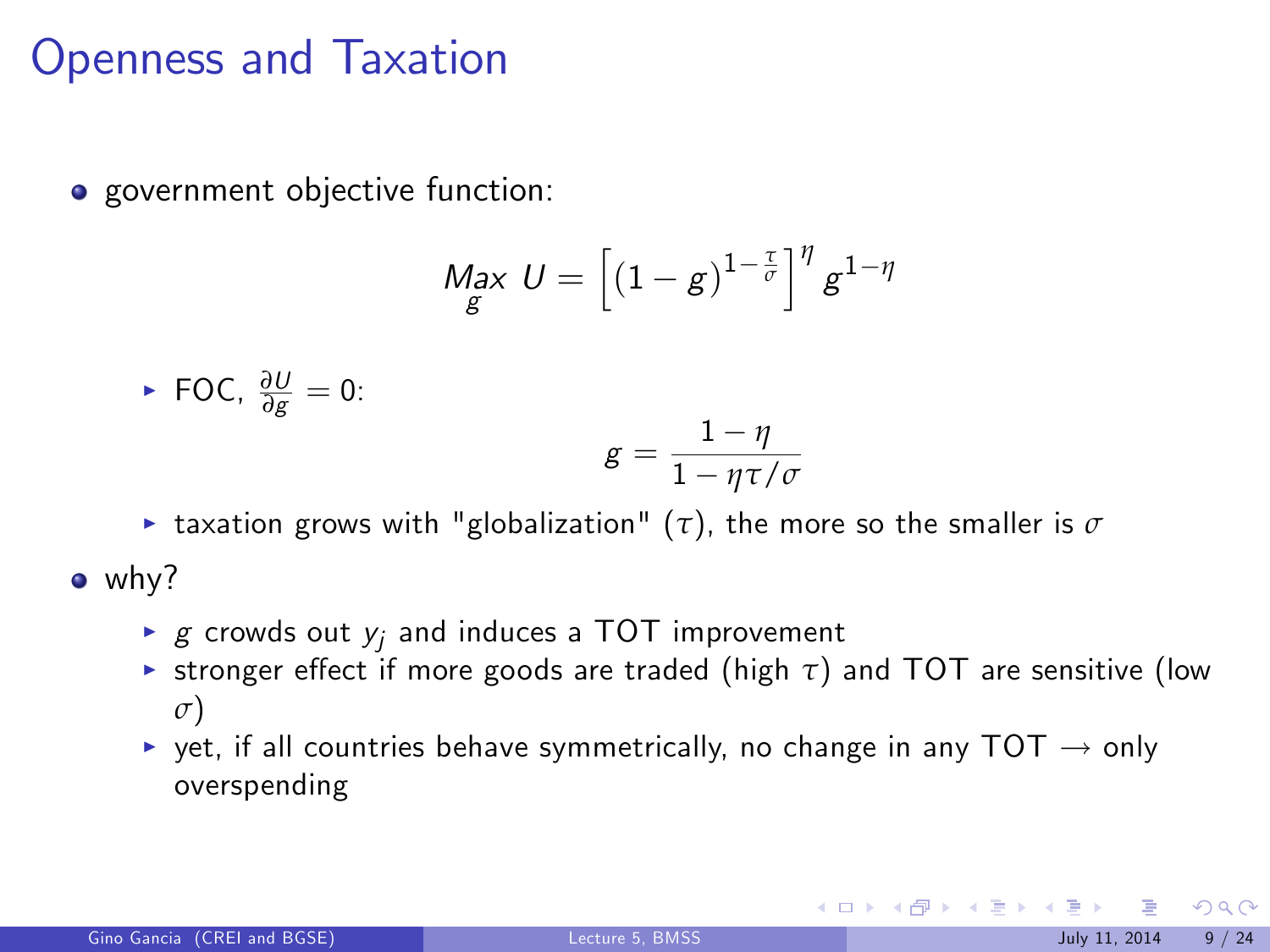## Some Evidence

- **•** show evidence on the correlation between g and  $\tau$  using data for  $\sim 150$ countries between 1950-2000
- $\bullet$  shows that the correlation depends on a low  $\sigma$ , as for the TOT argument
	- $\blacktriangleright$  two proxy for  $\sigma$ :



- share of differentiated products in total export (Rauch, 1999)
- <sup>2</sup> average *σ* of exports (Broda & Weinstein, 2006)
- **Exercise is correlation between**  $g$  **and**  $\tau$  **is stronger fro countries exporting more** differentiated products (low *σ*)
- Rodrik (1998) alternative mechanism
	- $\triangleright$  openness increase risk and the demand for public insurance
	- $\blacktriangleright$  less supported by the data

 $\Omega$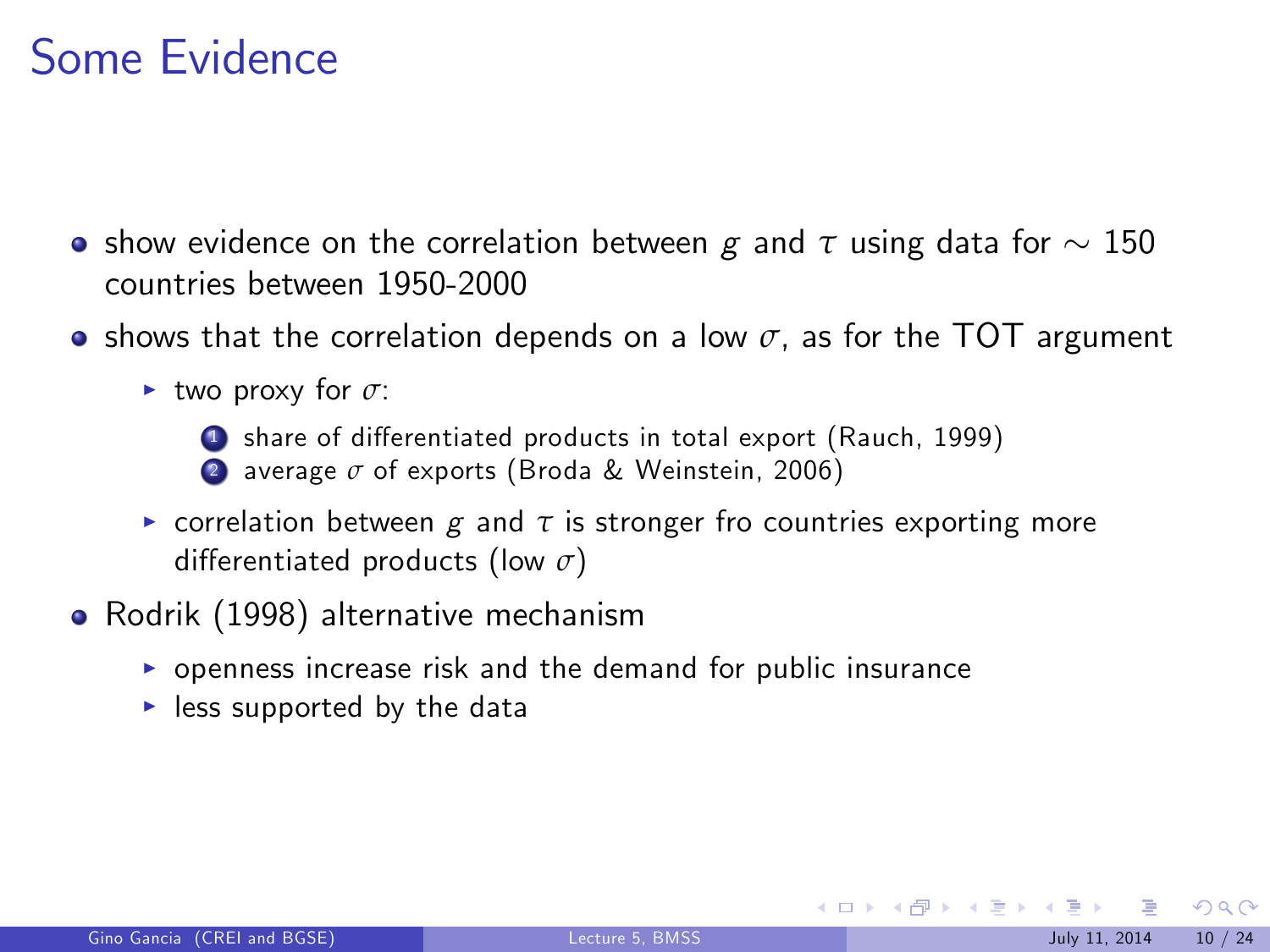## **Evidence**

#### Openness, export differentiation and government size (fixed-effects, I)

Dependent variable: government consumption (% of GDP). Export differentiation proxy  $(z_i^{ra})$  built on Rauch (1999).

|                            | (1)        | (2)       | (3)         | (4)        | (5)         | (6)        | (7)         | (8)        |
|----------------------------|------------|-----------|-------------|------------|-------------|------------|-------------|------------|
| Openness                   | $0.094***$ | 0.039     | $-0.019$    | 0.143      | $-0.022$    | $-0.004$   | $-0.222***$ | $-0.152$   |
|                            | [0.014]    | [0.026]   | [0.023]     | [0.090]    | [0.023]     | [0.026]    | [0.043]     | [0.122]    |
| Openness $\times z_i^{ra}$ |            | $0.111**$ | $0.147***$  | $0.166***$ | $0.160***$  | $0.135***$ | $0.280***$  | $0.283***$ |
|                            |            | [0.047]   | [0.043]     | [0.044]    | [0.044]     | [0.046]    | [0.048]     | [0.052]    |
| Log of income              |            |           | $-2.820***$ | $-1.717$   | $-2.911***$ | $-2.196**$ | $-2.378***$ | $-1.278$   |
|                            |            |           | [0.903]     | $[1.080]$  | [0.907]     | [0.964]    | [0.889]     | $[1.201]$  |
| Log of population          |            |           | $9.339***$  | $8.678***$ | $8.613***$  | $9.313***$ | $8.087***$  | $7.576***$ |
|                            |            |           | [1.454]     | [1.494]    | $[1.579]$   | [1.579]    | [1.442]     | [1.681]    |
| $Openness \times$          |            |           |             | $-0.020*$  |             |            |             | $-0.009$   |
| log of income              |            |           |             | [0.011]    |             |            |             | [0.013]    |
| $Openness \times$          |            |           |             |            | $-0.02$     |            |             | $-0.003$   |
| institutional quality      |            |           |             |            | [0.017]     |            |             | [0.020]    |
| ToT variability            |            |           |             |            |             | 0.289      |             | 0.054      |
|                            |            |           |             |            |             | [1.184]    |             | [1.157]    |
| Openness $\times$          |            |           |             |            |             | $-0.014$   |             | $-0.012$   |
| ToT variability            |            |           |             |            |             | [0.017]    |             | [0.017]    |
| Openness $\times$          |            |           |             |            |             |            | $0.414***$  | $0.444***$ |
| export concentration       |            |           |             |            |             |            | [0.074]     | [0.081]    |
| Time dummies               |            |           | <b>YES</b>  | <b>YES</b> | <b>YES</b>  | <b>YES</b> | <b>YES</b>  | <b>YES</b> |
| Observations               | 973        | 859       | 859         | 859        | 859         | 765        | 859         | 765        |
| Countries                  | 128        | 112       | 112         | 112        | 112         | 111        | 112         | 111        |
| $R^2$                      | 0.05       | 0.06      | 0.30        | 0.31       | 0.31        | 0.29       | 0.33        | 0.33       |

メロメ メ御き メミメ メミメ  $299$ 活

Gino Gancia (CREI and BGSE) [Lecture 5, BMSS](#page-0-0) July 11, 2014 11 / 24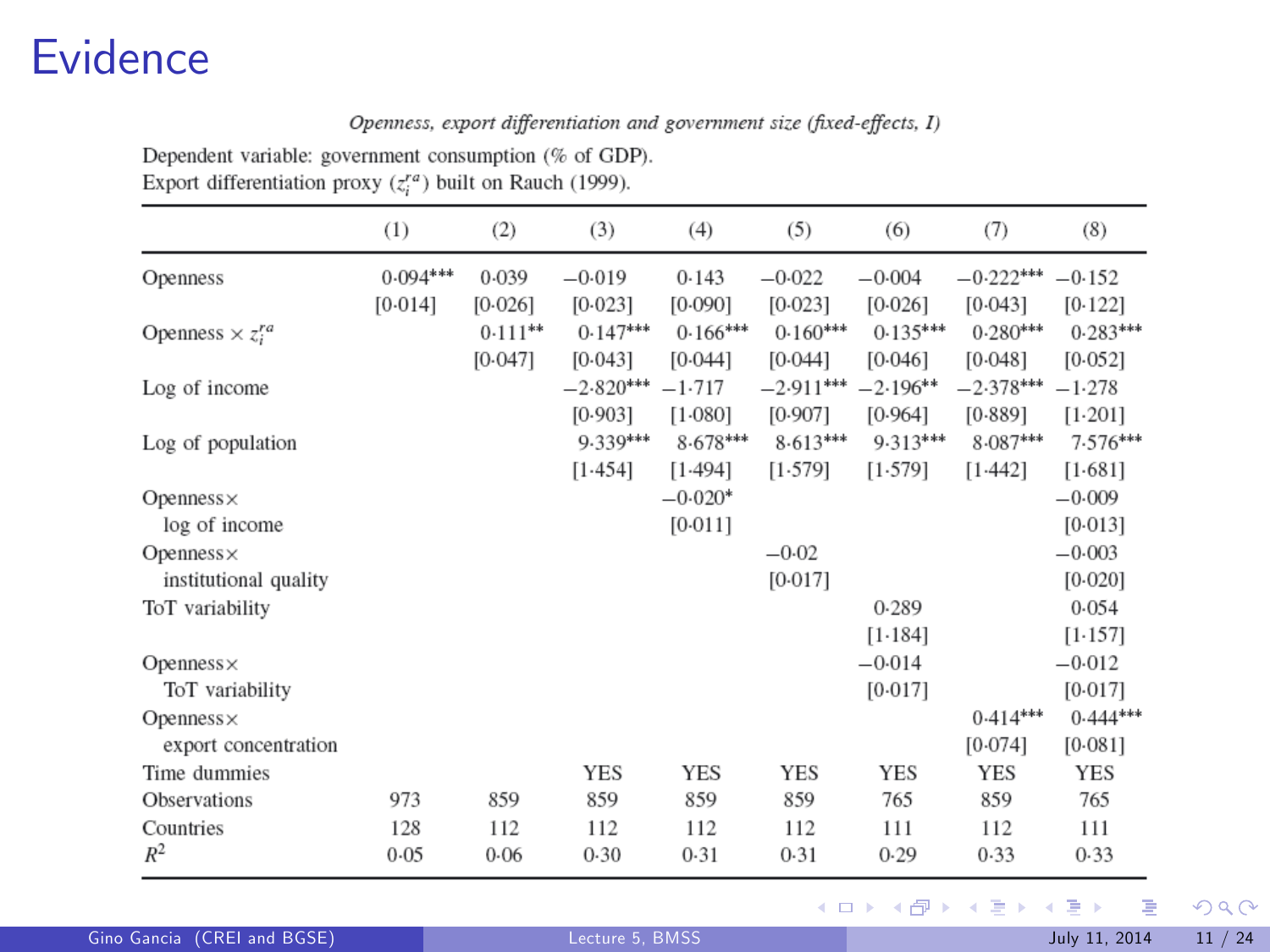# Technology Externalities and Asymmetric Institutions

- globalization can induce governments to adopt different redistributve policies
- o different styles of capitalism:
	- $\triangleright$  US  $\rightarrow$  unfettered competition, high risk taking, high inequality
	- $\triangleright$  Nordic-style social democracy  $\rightarrow$  redistribution, social protection, low inequality
- Acemoglu, Robinson & Verdier (ARV, 2014):
	- $\triangleright$  with international economic linkages, institutional choices of different societies are entangled
- in the presence of technology spillovers:
	- $\triangleright$  Nordic-style capitalism may provide higher welfare
	- $\triangleright$  but it may be the cut-throat US capitalism that makes possible the existence of more cuddly Nordic societies

 $\Omega$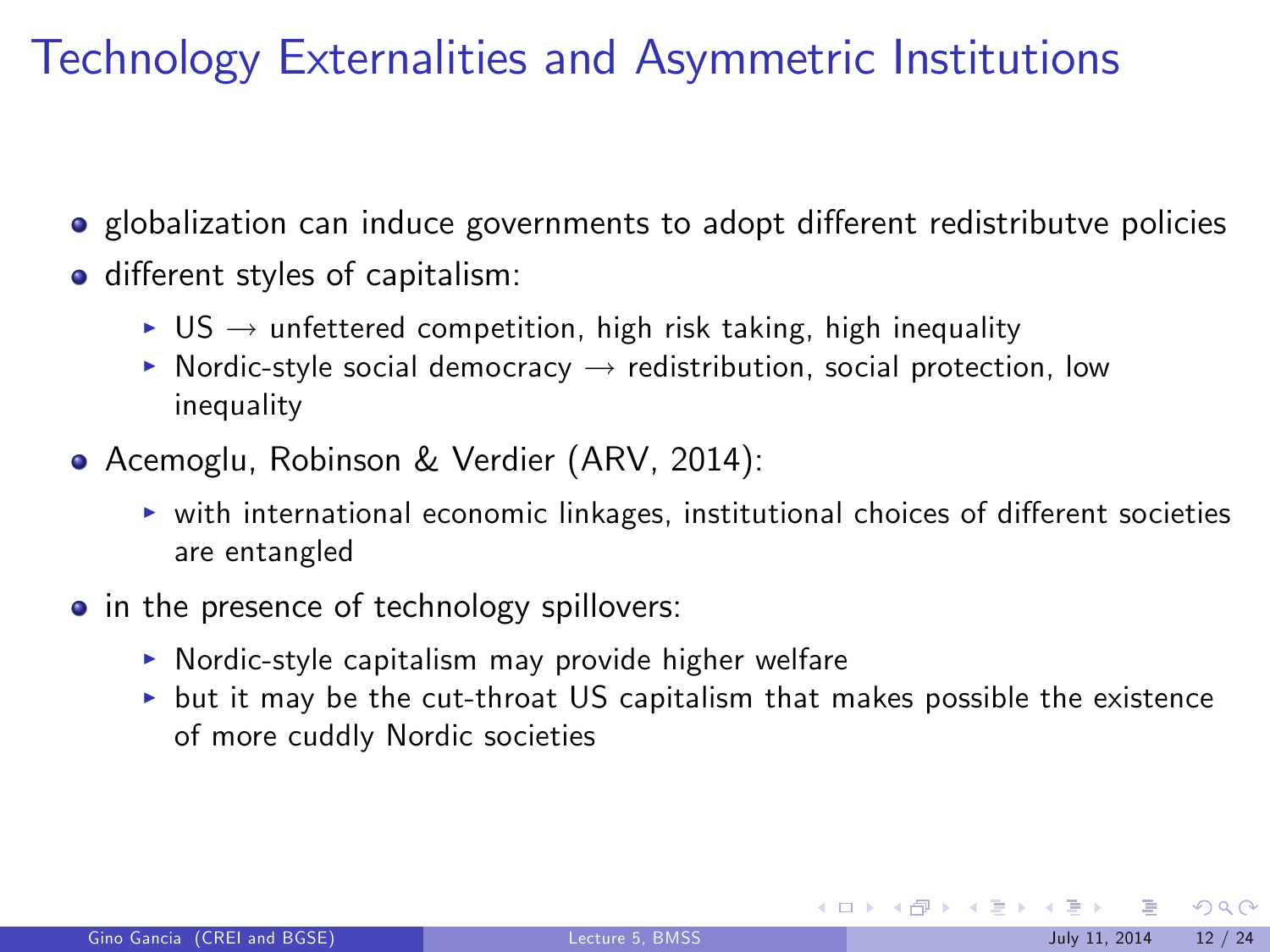# ARV (2014): Main Argument

- **•** technological spillovers:
	- $\blacktriangleright$  all countries benefit from innovations in the most advanced country
- **o** imperfect insurance:
	- **moral hazard**  $\rightarrow$  inducing effort in innovation requires higher rewards to successful entrepreneurs (inequality)
- main result:
	- $\triangleright$  countries at the technology frontier will prefer high innovation and high inequality
	- $\triangleright$  followers may prefer institution with low innovation and low inequality
	- $\triangleright$  welfare may even be higher in followers!
- $\bullet$  intuition:
	- $\triangleright$  when one country is at the frontier, the incentives for others to innovate are weaker
	- $\triangleright$  if the world technology frontier is pushed out by the US, low innovations in Nordic countries will only have level effects, not growth effect

 $2990$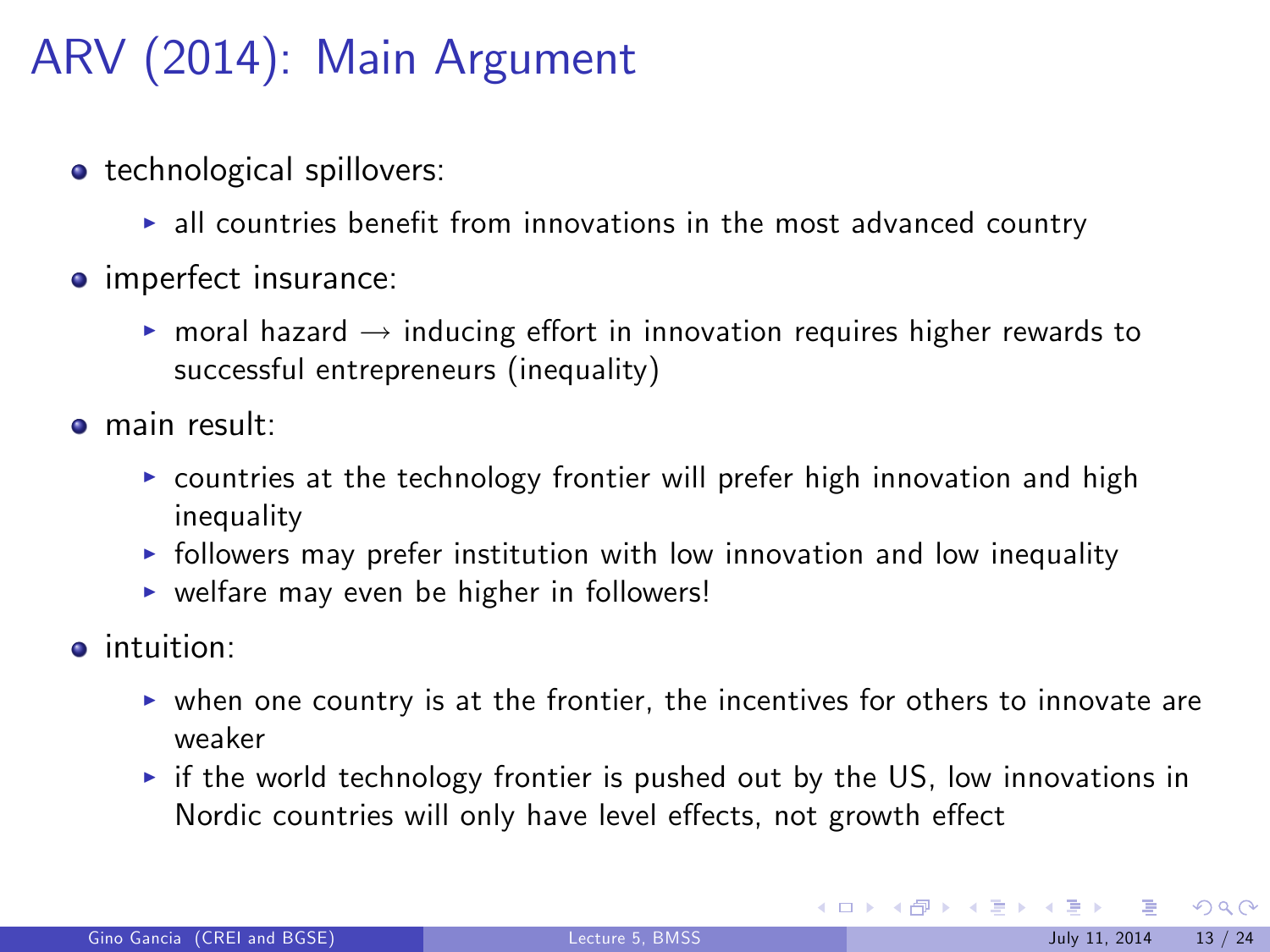# ARV (2014): Assumption

- the environment:
	- $\blacktriangleright$  *J* countries
	- $\triangleright$  each country inhabited by a unit measure of non-overlapping generations living for  $\Lambda t \rightarrow 0$
	- $\triangleright$  agents work both as workers and innovators
	- $\triangleright$  no trade (only technological spillovers)
- $\bullet$  final good technology:
	- roduction is a function of ideas  $(N_{i,t})$  and labor  $(L = 1)$ :  $Y_{i,t} = N_{i,t}$
- **·** innovation:
	- In law of motion of ideas ( $N_{i,t}$ )

$$
\dot{N}_{j,t} = (e_{j,t} + g_L) (N_t)^{\phi} (N_{j,t})^{1-\phi}
$$

- $e_t \in \{0, 1\}$  = average effort
- $\blacktriangleright N_t = \max\{N_{1,t},...,N_{J,t}\} =$  world technology frontier
- $\bullet$   $\phi$  = knowledge spillover from the technology frontier

 $\Omega$ 

K ロ X K 個 X X 평 X X 평 X X 평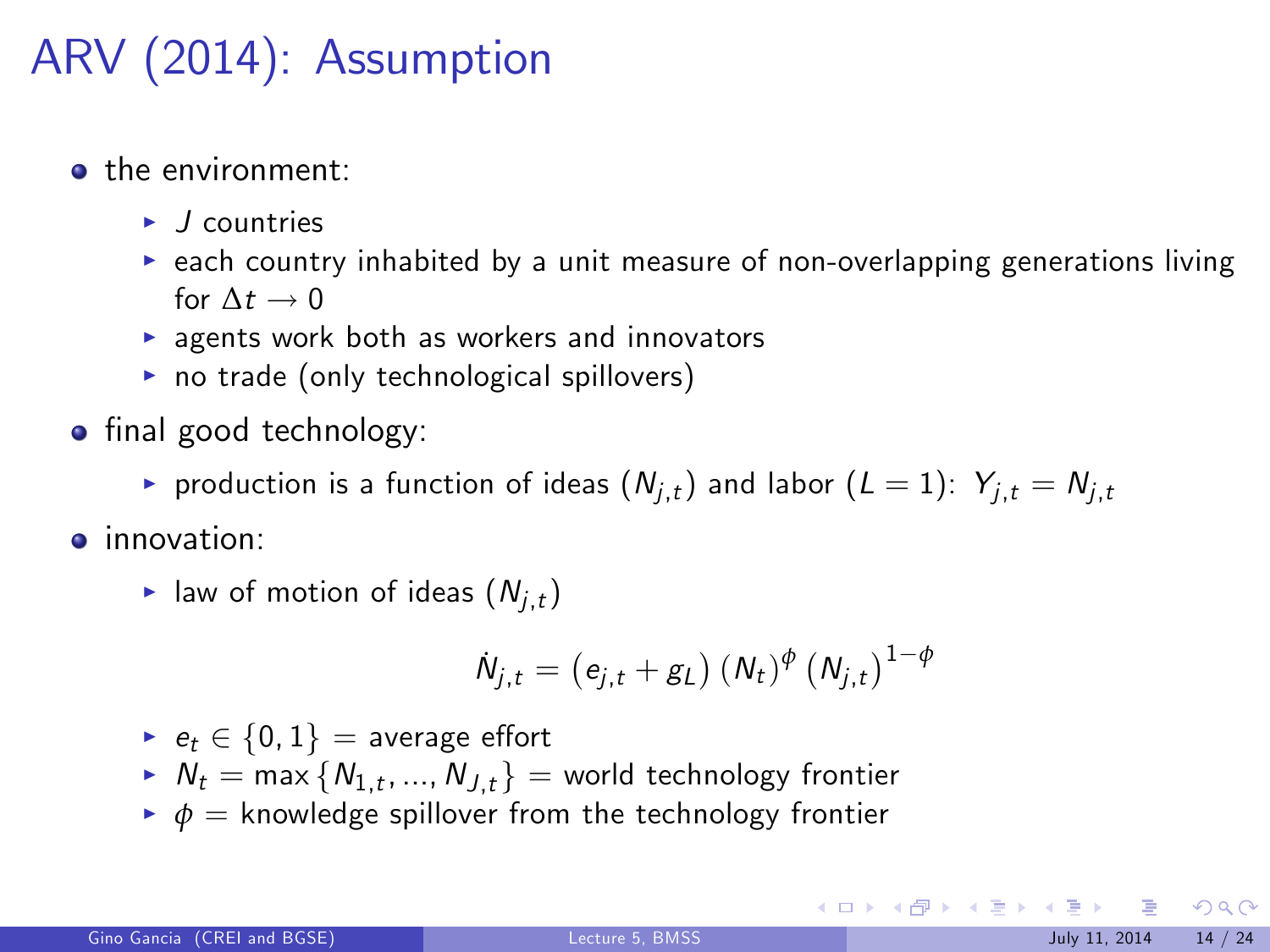#### **Preferences**

 $\bullet$  utility of generation  $t$ :

$$
U_{j,t}=\ln C_{j,t}+\ln \left(1-e_{j,t}\gamma\right)
$$

 $\blacktriangleright$   $\gamma$  = cost of effort

o objective function of the government

$$
W_j=\int_0^\infty \exp(-\rho t)\mathbb{E}\,U_{j,t}dt
$$

 $\rho =$  discount rate on future generations

**•** to simplify notation, omit t-index

つへへ

メロメ メタメ メミメ メミ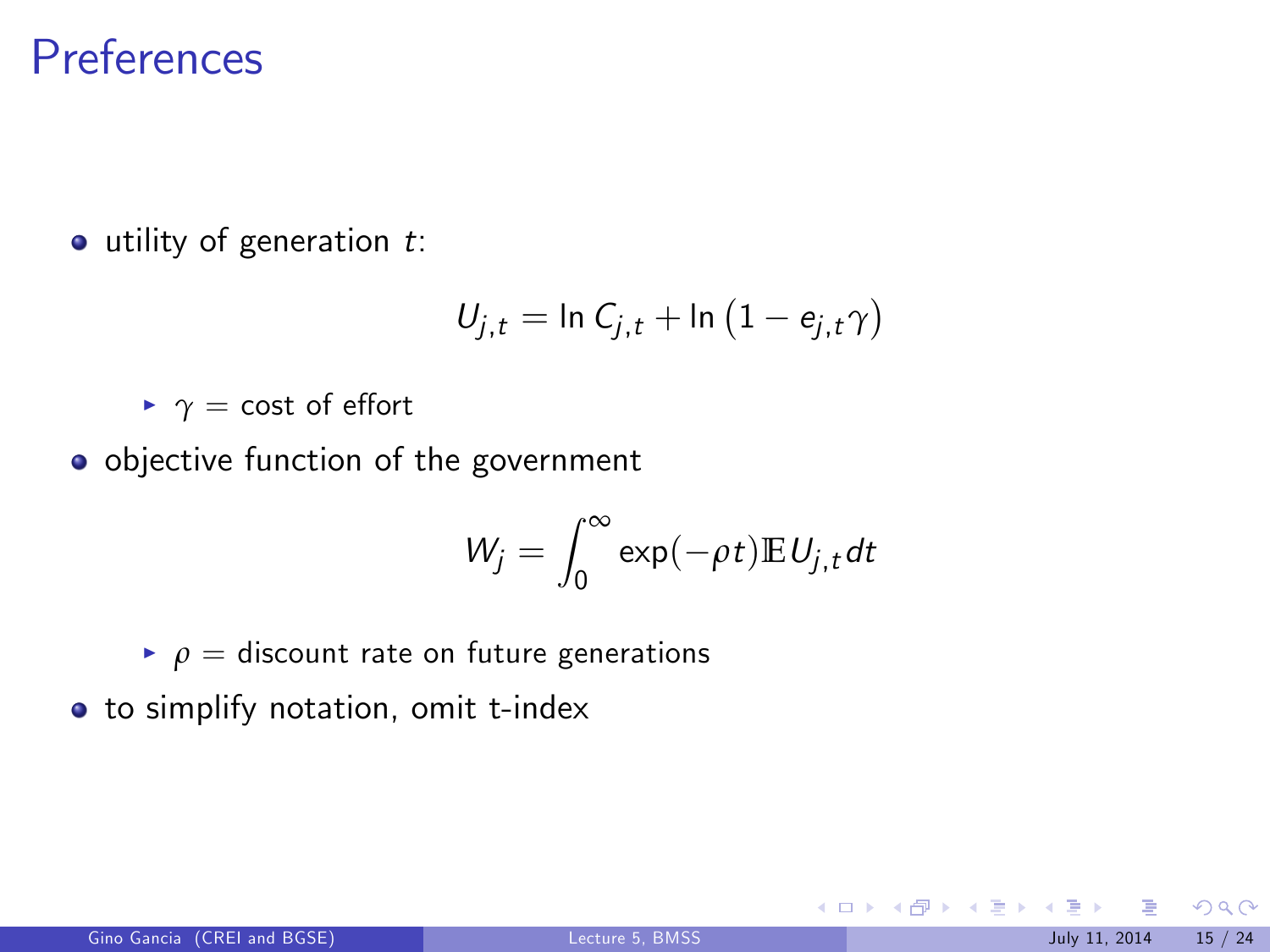## Policy Instrument: Reward Structure

• one policy instrument

 $\blacktriangleright$  government can choose a time-invariant reward structure:

$$
R_j^i = \tilde{R}_j^i + w_j, \quad i \in \{s, u\}
$$

- $\blacktriangleright$   $\tilde{R}^i_j =$  entrepreneurial income,  $w_j =$  wage
- $\blacktriangleright$  success depends on effort:

 $e_i = 1 \rightarrow$  probability of success  $(i = s) \rightarrow q$  $e_i = 0 \rightarrow$  zero probability of success  $\rightarrow i = u$ 

**o** conflicting goals:

 $\triangleright$  induce effort vs. providing insurance (moral hazard)

 $\Omega$ 

メロメ メ都 メメ きょうくぼ メー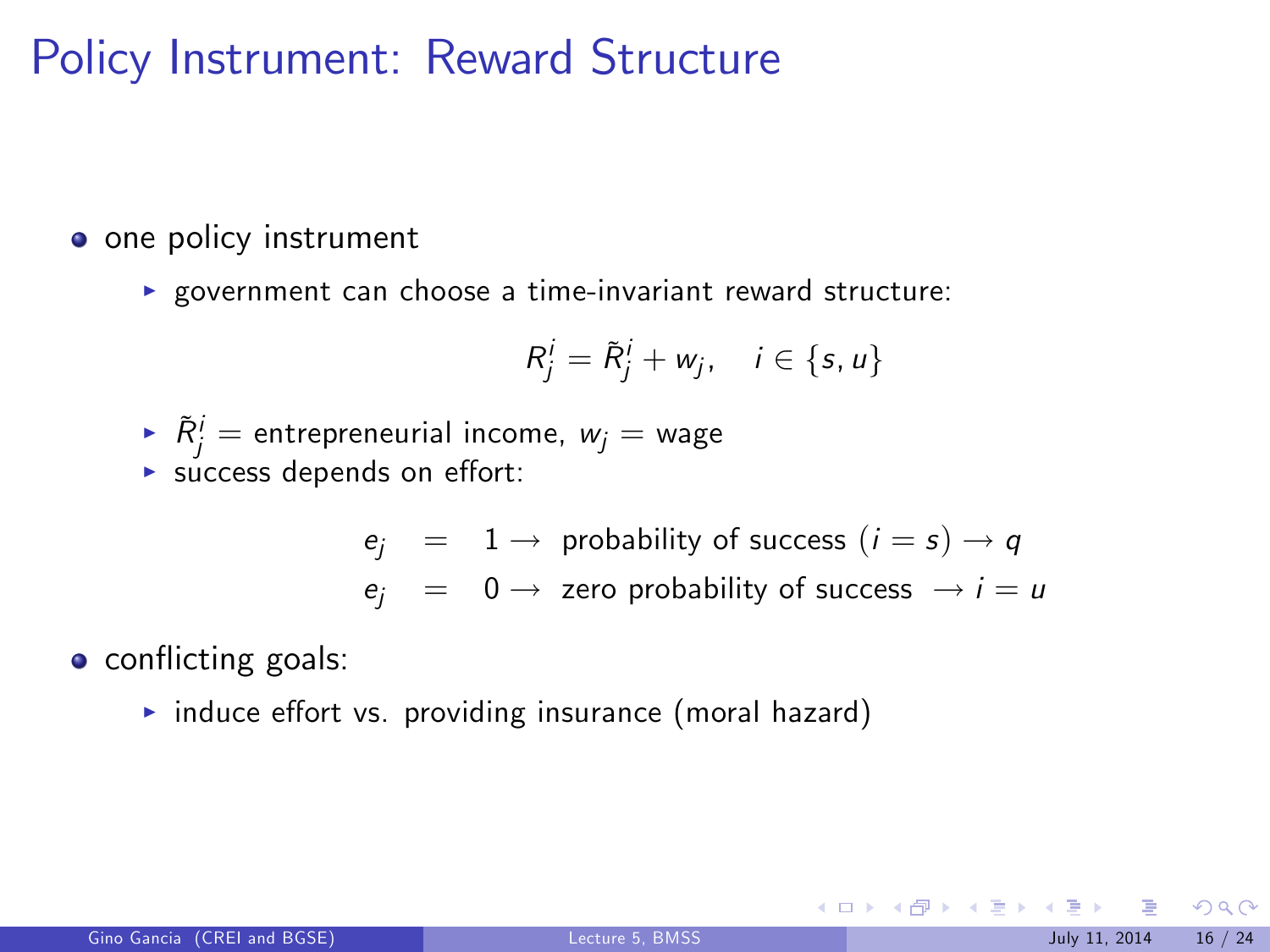## Effort and Insurance

- moral hazard:
	- $\blacktriangleright$   $e_j$  is private information  $\rightarrow$  inducing effort requires  $\mathbb{E} U_{e=1} \geq \mathbb{E} U_{e=0}$

$$
q \ln R^s + (1-q) \ln R^u + \ln (1-\gamma) \geq \ln R^u
$$

rearranging

$$
\frac{R^s}{R^u} \geq (1-\gamma)^{-1/q} > 1
$$

 $\triangleright$  success should be rewarded enough

• two possibilities for the government

- $e = 1 \rightarrow R^{s} = R^{u} (1 \gamma)^{-1/q}$  (max insurance, given incentives)
- $\blacktriangleright$   $e=0\rightarrow R^{s}=R^{u}$  (full insurance)
- $R<sup>s</sup>$  and  $R<sup>u</sup>$  must also satisfy the resource constraint
	- $\blacktriangleright$  from  $qR^s + (1-q)R^u = N_j$ , we can solve for  $R^s$  and  $R^u$  as fractions of  $N_j$

 $\Omega$ 

メロメ メ都 メメ きょうくぼ メー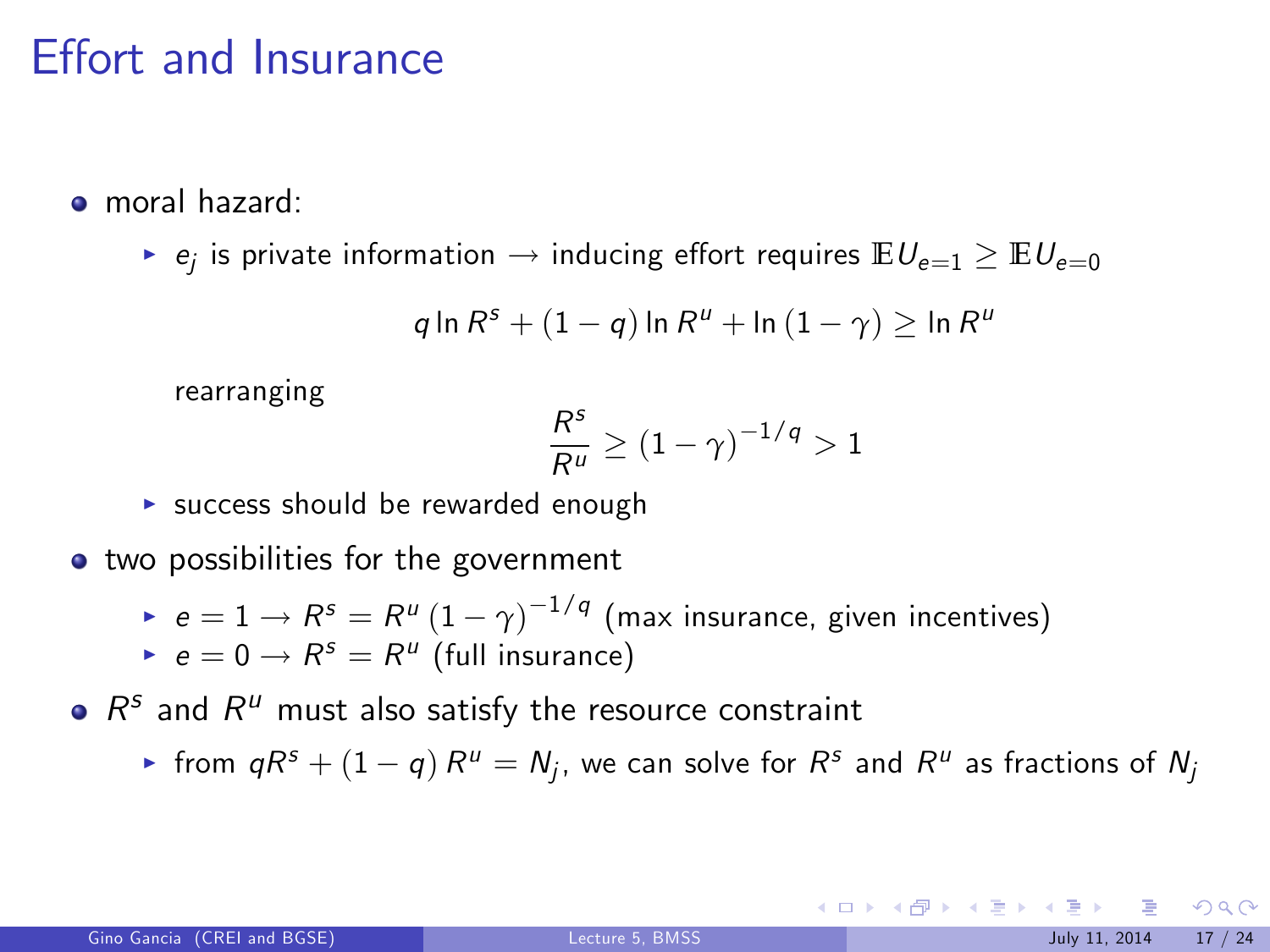## Equilibrium Given Policies

**o** welfare

$$
\mathbb{E} U_j = q \ln R^s + (1-q) \ln R^u + e_j \ln (1-\gamma) = \ln N_j + e_j \ln \omega
$$

- $\blacktriangleright \omega < 1 \rightarrow$  given  $N_j$ , inducing effort is costly
- **Balanced Growth Path** 
	- ► leader $({}^{*})$   $(N^{*} = \max\{N_{1},...,N_{J}\})$ :

$$
\dot{N}^*/N^* = g_L + e^*\delta = g^*
$$

▶ follows: 
$$
(N_j < N^*)
$$
:

$$
\dot{N}_j=\left(g_L+e_j\delta\right)\left(N^*\right)^{\phi}\left(N_j\right)^{1-\phi}
$$

- $*$  in a BGP,  $\dot{N}_j/N_j=g^*\to N_j=\left(\frac{g_L+e_j\delta}{g^*}\right)^{1/\phi}N^*$
- $\blacktriangleright$  due to technology spillovers, all countries grow at  $g^*$ , but less innovative countries are poorer  $(\mathit{N}_j < \mathit{N}^*)$

 $\Omega$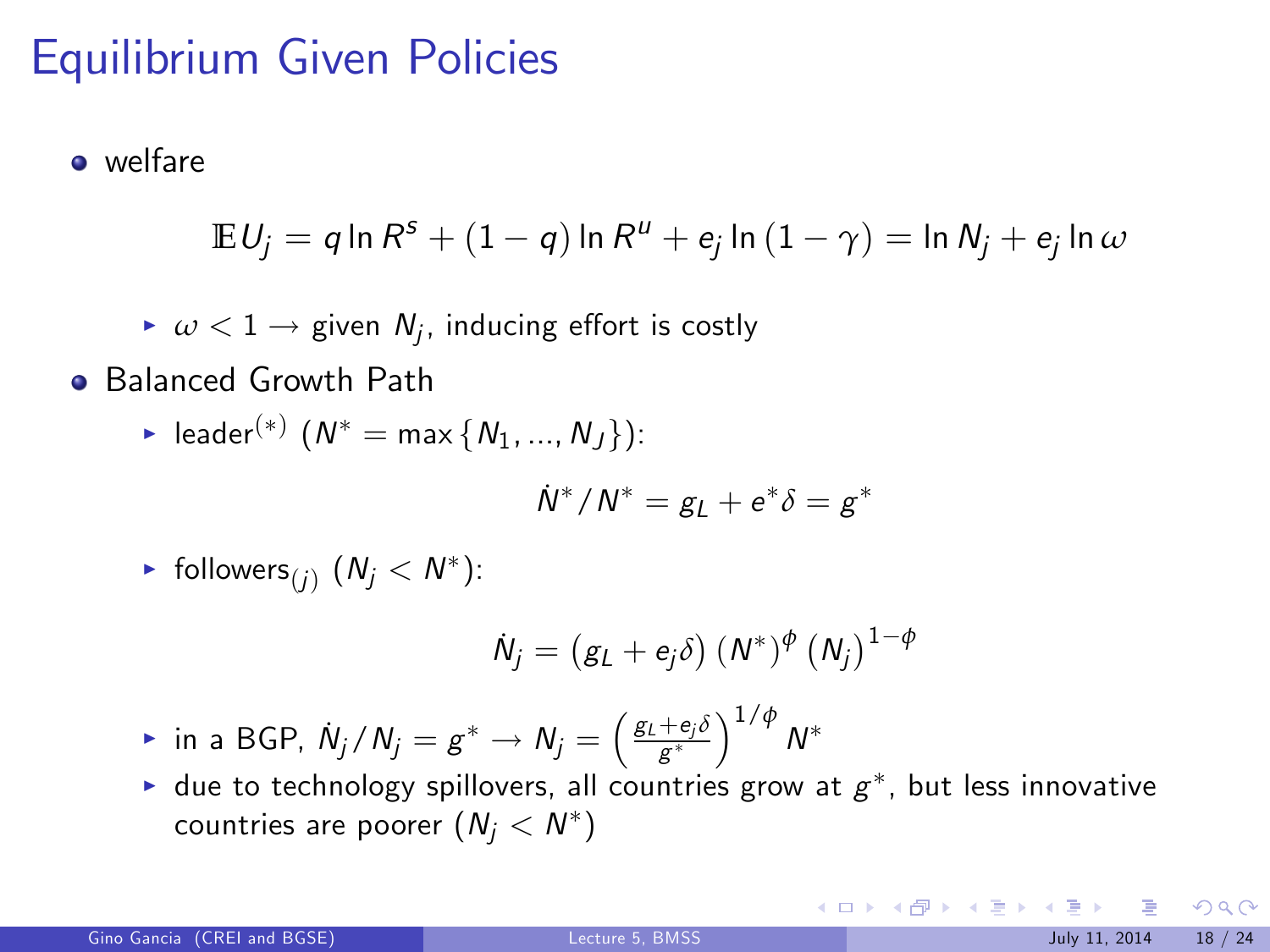## Equilibrium Policies: Asymmetric Institutions

- problem of the government
	- $\blacktriangleright$  choose  $R^i_j$  to induce  $e_j \in \{0,1\}$  to maximize

$$
W = \int_0^\infty \exp(-\rho t) \mathbb{E} U_t dt = \int_0^\infty \exp(-\rho t) \left( \ln N_j + e_j \ln \omega \right) dt
$$

with:

$$
\dot{N}_j = (g_L + e_j \delta) (N^*)^{\phi} (N_j)^{1-\phi}
$$
  

$$
\dot{N}^*/N^* = g_L + e^* \delta = g^*
$$

• trade-off:

\n- cost of effort = less insurance 
$$
(\ln \omega < 0)
$$
\n- benefit of  $e_j = 1$  for leader  $\rightarrow$  higher growth (growth effect)
\n- for follower  $\rightarrow$  higher  $N_j$  (level effect)
\n

**o** main results:

- $\triangleright$  if  $\phi > \bar{\phi}$  and  $\delta > -\rho \ln \omega \rightarrow$  the leader will choose  $e^* = 1$ , followers  $e^* = 0$
- $\blacktriangleright$  welfare can be higher in followers countries,  $W^* < W_i$

<span id="page-18-0"></span> $\Omega$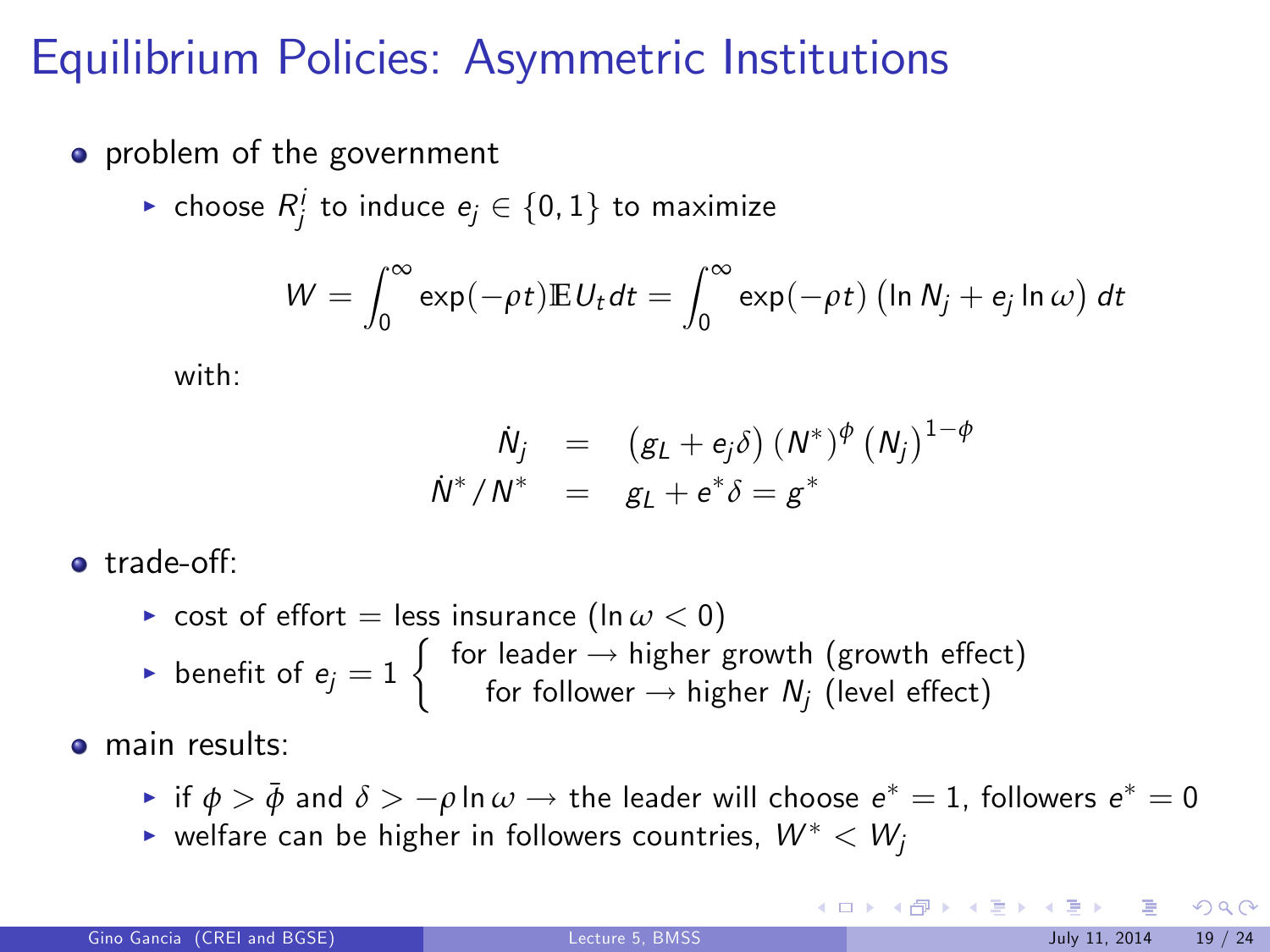## Asymmetric Institutions: Proof

• consider 
$$
\phi \to \infty
$$
 then  $N_j \to N^*$ 

$$
\text{ is using } N_t^* = N_j^* \exp(g^* t).
$$

$$
\rho W_j (N_j) = \rho \int_0^\infty \left[ e_j \ln \omega + \ln N^* + g^* t \right] \exp(-\rho t) dt
$$
  
=  $e_j \ln \omega + \ln N^* + \frac{g^*}{\rho}$ 

 $\blacktriangleright$  problem of the leader

$$
\rho W^* = \max_{e^*} \left\{ \ln N^* + e^* \ln \omega + \frac{g_L + e^* \delta}{\rho} \right\}
$$
  

$$
W_{e=1}^* > W_{e=0}^* \text{ if } \delta > -\rho \ln \omega
$$

 $\blacktriangleright$  problem of the follower

$$
\rho W_j = \max_{e_j} \left\{ \ln N^* + e_j \ln \omega + \frac{g^*}{\rho} \right\} \rightarrow e = 0
$$

note that in this case  $\mathit{W}_{j} > \mathit{W}^{*}!$ 

**by continuity, true for sufficiently high technolo[gy](#page-18-0) s[pil](#page-20-0)[l](#page-18-0)[ove](#page-19-0)[r](#page-20-0)[s,](#page-0-0)** *[φ](#page-23-0)***<br>A B k 4 B k 4 B k 4 B k** 

<span id="page-19-0"></span> $\Omega$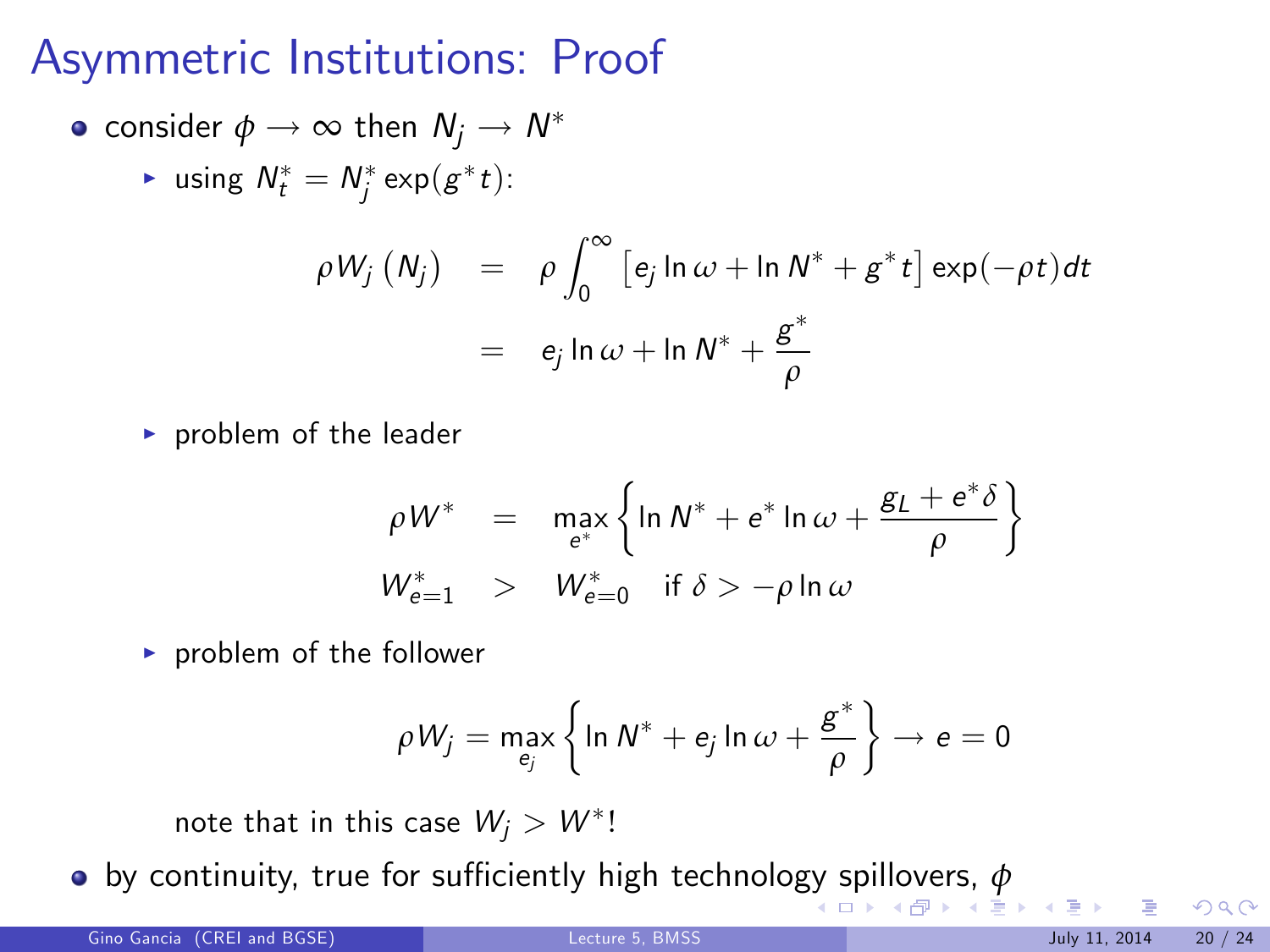## Globalization and Political Structure



red: exports; blue: countries; green: WTO members

<span id="page-20-0"></span> $299$ 

→ 伊 → → ミ →

4 日下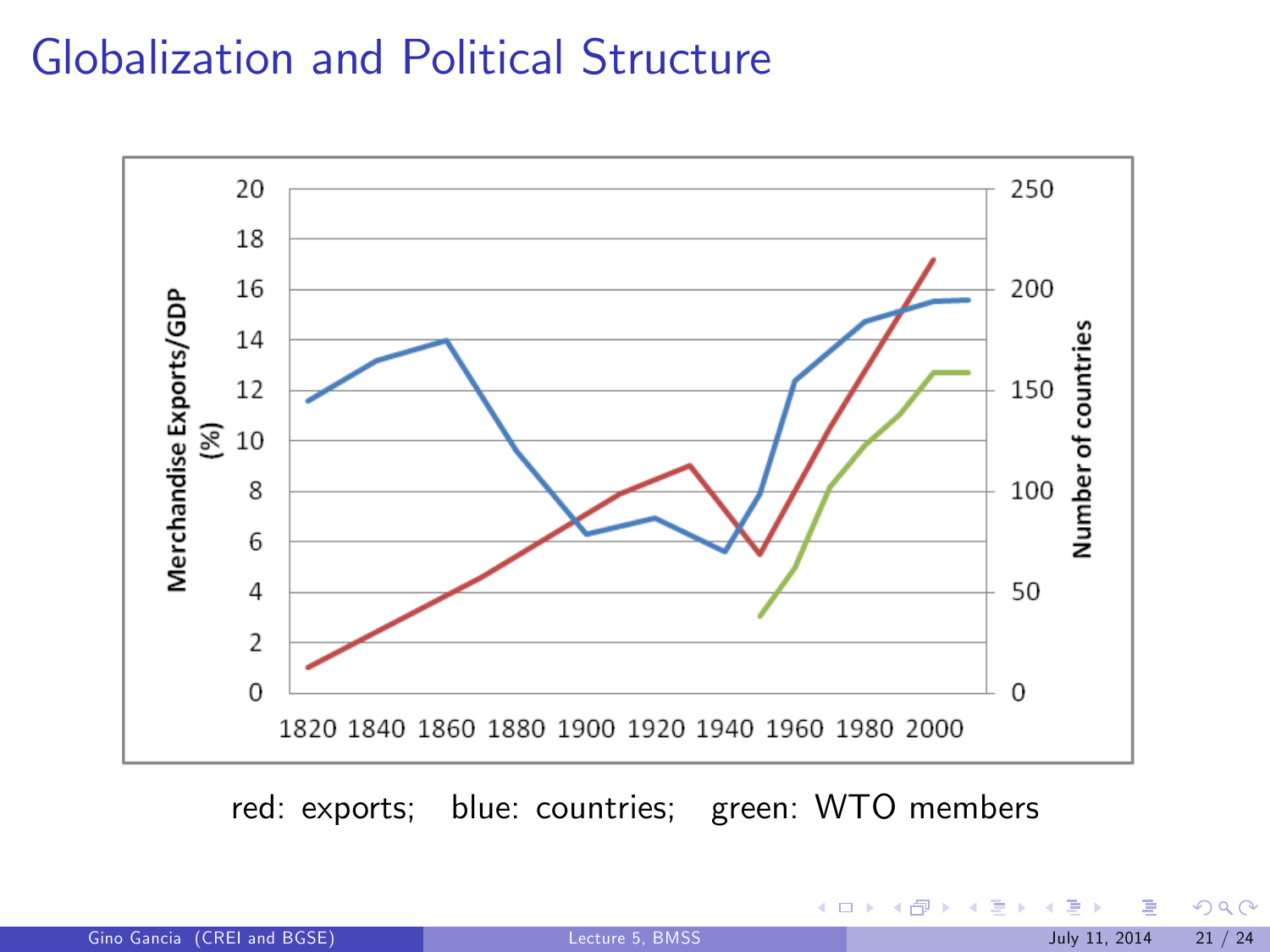# Alesina, Spolaore and Wacziarg (2000, 2005)

- **•** trade integration can explain political disintegration
- o optimal size of countries depends on a trade-off:
	- $\triangleright$  benefit of size  $\rightarrow$  IRS on internal market
	- $\triangleright$  cost of size  $\rightarrow$  higher "cultural" heterogeneity
- key idea:
	- $\triangleright$  the economic benefits of country size are mediated by the degree of openness to trade
	- $\triangleright$  trade allows even small countries to exploit large international markets
	- $\triangleright$  domestic markets matter less in a very integrated world
- $\bullet$  by reducing the benefit of size, free trade makes the formation of smaller more homogeneous countries optimal

 $\Omega$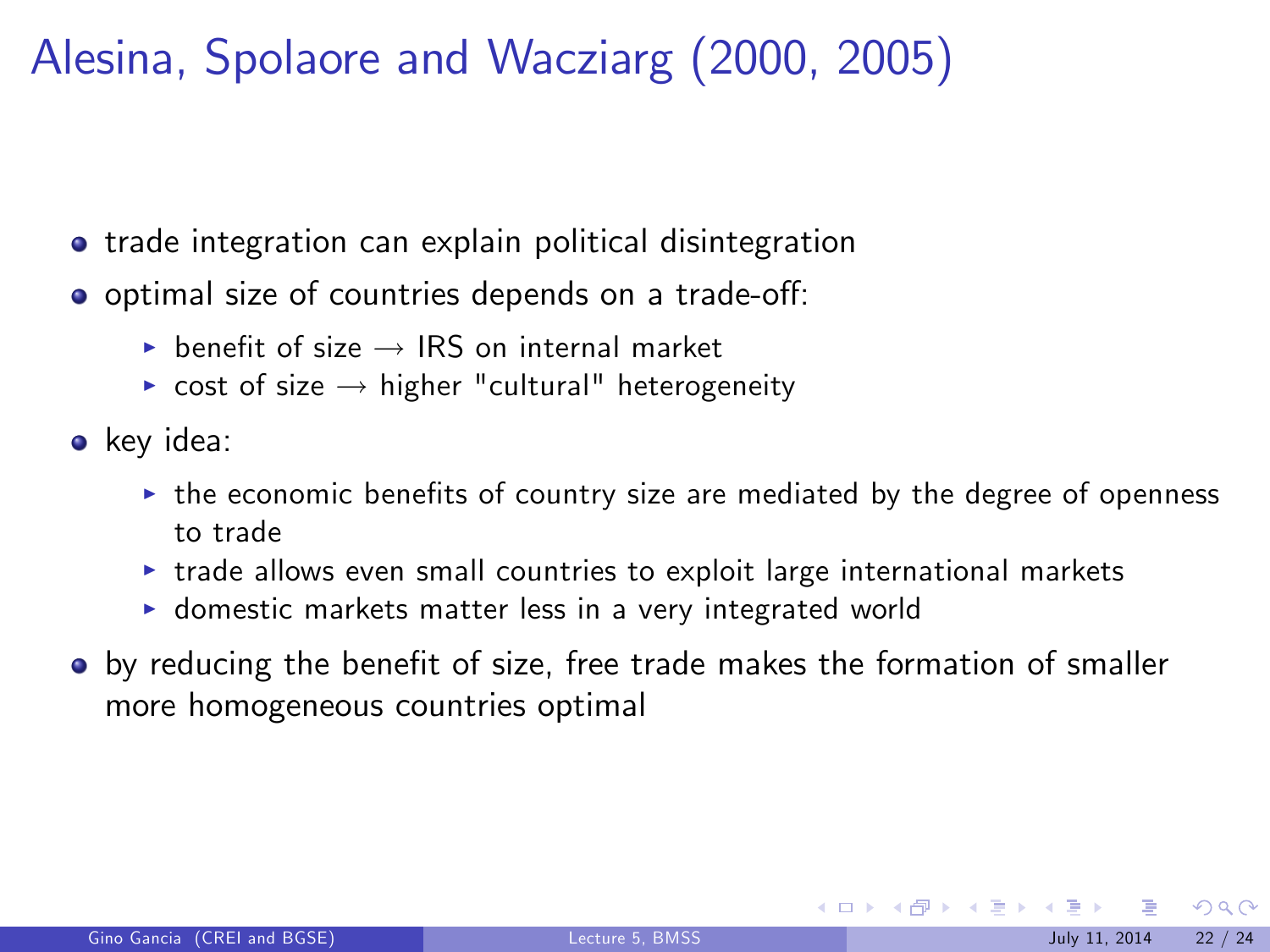# Gancia, Ponzetto & Ventura (2014)

- alternative view of globalization
	- $\triangleright$  fraction of goods that can be traded
- alternative political structure:
	- $\triangleright$  countries: remove internal borders
	- $\rightarrow$  international unions: remove borders between countries, fixed cost
- globalization increases the value of removing borders
	- $\blacktriangleright$  autarky: small countries
		- $\star$  no trade  $\to$  no need to remove borders
	- $\triangleright$  low level of globalization: bigger countries
		- $\star$  to take advantage of trading opportunities country size grow
		- $\star$  still, cost of cultural heterogeneity  $\lt$  cost of creating unions
	- $\triangleright$  high level of globalization: unions  $+$  small countries
		- $\star$  trade opportunities high enough to justify the fixed cost of unions

 $\Omega$ 

 $\left\{ \begin{array}{ccc} 1 & 0 & 0 \\ 0 & 1 & 0 \end{array} \right.$   $\left\{ \begin{array}{ccc} \frac{1}{2} & 0 & 0 \\ 0 & 0 & 0 \end{array} \right.$